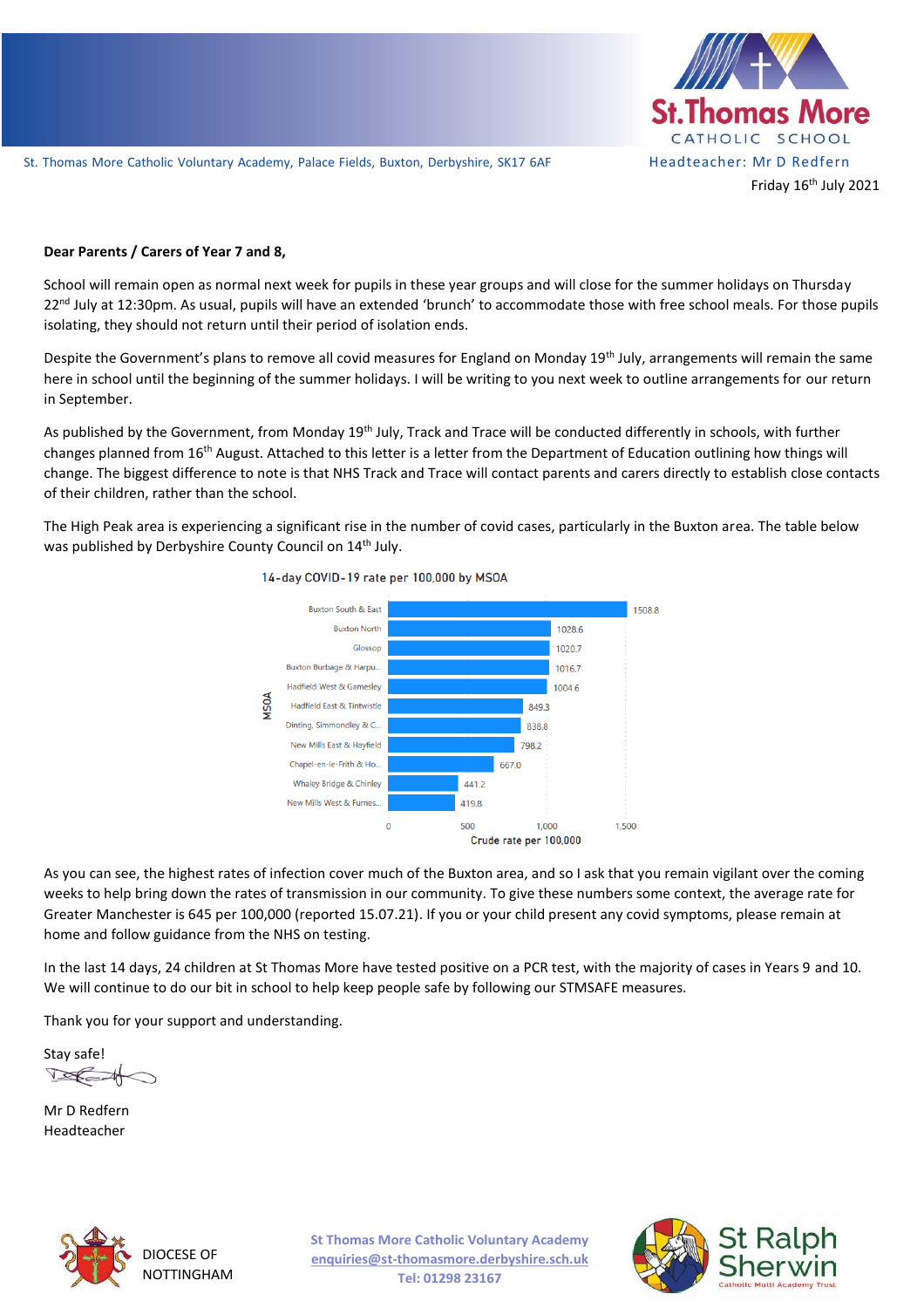

# **Letter from the Department of Education**

Dear Parent / Carer

# Re: Changes to contact tracing in education and childcare settings

As you know, the Prime Minister announced on 12 July that Step 4 of the roadmap would go ahead on 19 July.

One of the key changes that will take place from 19 July is that education and childcare settings will no longer be asked to conduct routine contact tracing. As with positive cases in any other setting, NHS Test and Trace will work with either the positive case – or in the case of children – the parents, carers or guardian of the positive case to identify close contacts.

NHS Test and Trace already manages the contact tracing process for the rest of society – including children who have recorded a positive PCR test – and has expertise in supporting people to identify close contacts.

This letter sets out in more detail below how that process will work and what you need to do if your child tests positive for COVID-19.

### Self-isolating and taking a test

- 1. If your child has symptoms, they and other members of the household should self-isolate and you should inform their education or childcare setting. You should immediately order a PCR test for them. If the PCR result is negative, they and other members of their household can stop self-isolating (unless instructed to self-isolate for other reasons). If the PCR result is positive, they, other members of their household and any close contacts identified by NHS Track and Trace must self-isolate until 10 days after the onset of symptoms.
- 2. If your child has a positive result from a lateral flow device (LFD) test, they and other members of the household should self-isolate – and you should inform their education or childcare setting. You should immediately order a confirmatory PCR test. If the confirmatory test is taken within two days and the result is negative, they and other members of their household can stop self-isolating (unless instructed to self-isolate for other reasons). If the confirmatory PCR test is positive (or is taken more than two days after the LFD), other members of their household and any close contacts identified by NHS Track and Trace must self-isolate until 10 days after the LFD test.



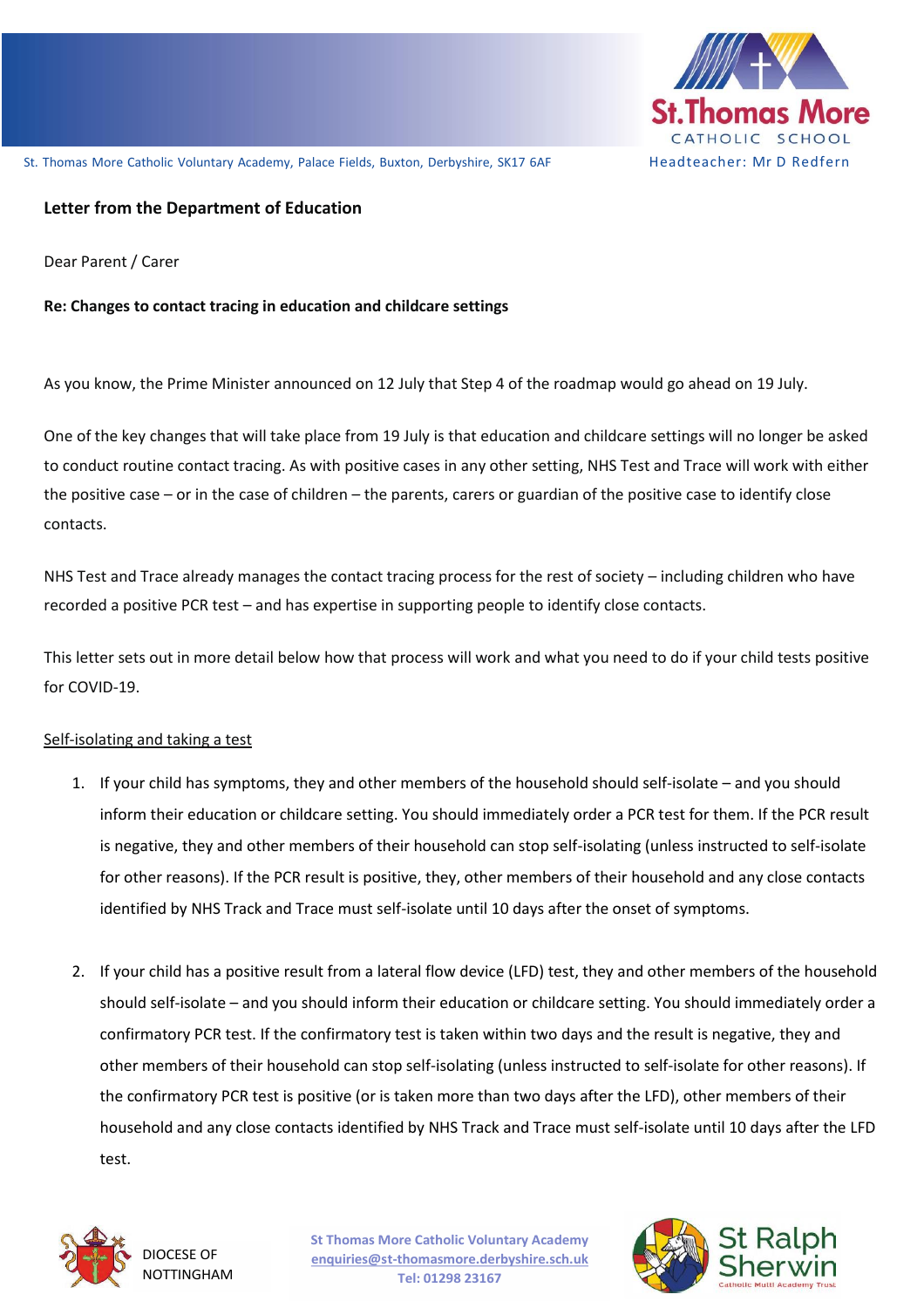

- 3. PCR tests can be booked online through th[e NHS Test & Trace website](https://www.nhs.uk/conditions/coronavirus-covid-19/testing/) or by calling 119.
- 4. PCR test results will be recorded with NHS Test and Trace automatically, but you should also communicate the result to the education or childcare setting during term time or summer provision.

## Contact tracing

- 5. If your child gets a positive PCR test result, NHS Test and Trace will contact you, using the details you registered when ordering the PCR test. You and/or your child will be asked a series of specific questions designed to identify who your child has been in close contact with. Being in an education or childcare setting with someone who has tested positive for COVID-19 will not necessarily mean a person is identified as a close contact.
- 6. You will be asked to provide the contact details, if you know them, of any of the individuals or their parents or guardians – who have been identified as close contacts. NHS Test and Trace will then get in touch with these close contacts and provide appropriate instructions or advice (see below).

### Self-isolation and/or testing of close contacts

- 7. At present, anyone identified as a close contact is legally required to self-isolate and must not attend their education or childcare setting (the only exception is if they are participating in a daily contact testing trial). Anyone identified as a non-household close contact by NHS Track and Trace must self-isolate until 10 days after the date of their most recent contact with that person. If they live in the same household, they must self-isolate until 10 days after the date of that person developing symptoms (see point 1 above) or, if that person was asymptomatic, the date of their test (see point 2 above). NHS Test and Trace will notify you of the day on which the self-isolation period ends.
- 8. Close contacts are also advised to take a PCR test. If the test result is negative, they must still complete the full self-isolation period, as the test will not detect all positive cases. If the result is positive, they will need to selfisolate for a further 10 days – and NHS Test and Trace will contact them to identify any close contacts.
- 9. **From 16 August,** if the close contact is under 18, they will not have to self-isolate (in line with the policy for fully vaccinated adults) but will be asked to take a PCR test immediately, other than for very young children identified as non-household contacts, and they will not need to self-isolate while awaiting the results of the test. If the PCR test is positive, they will be required to self-isolate for 10 days from the date of the test. NHS Test and